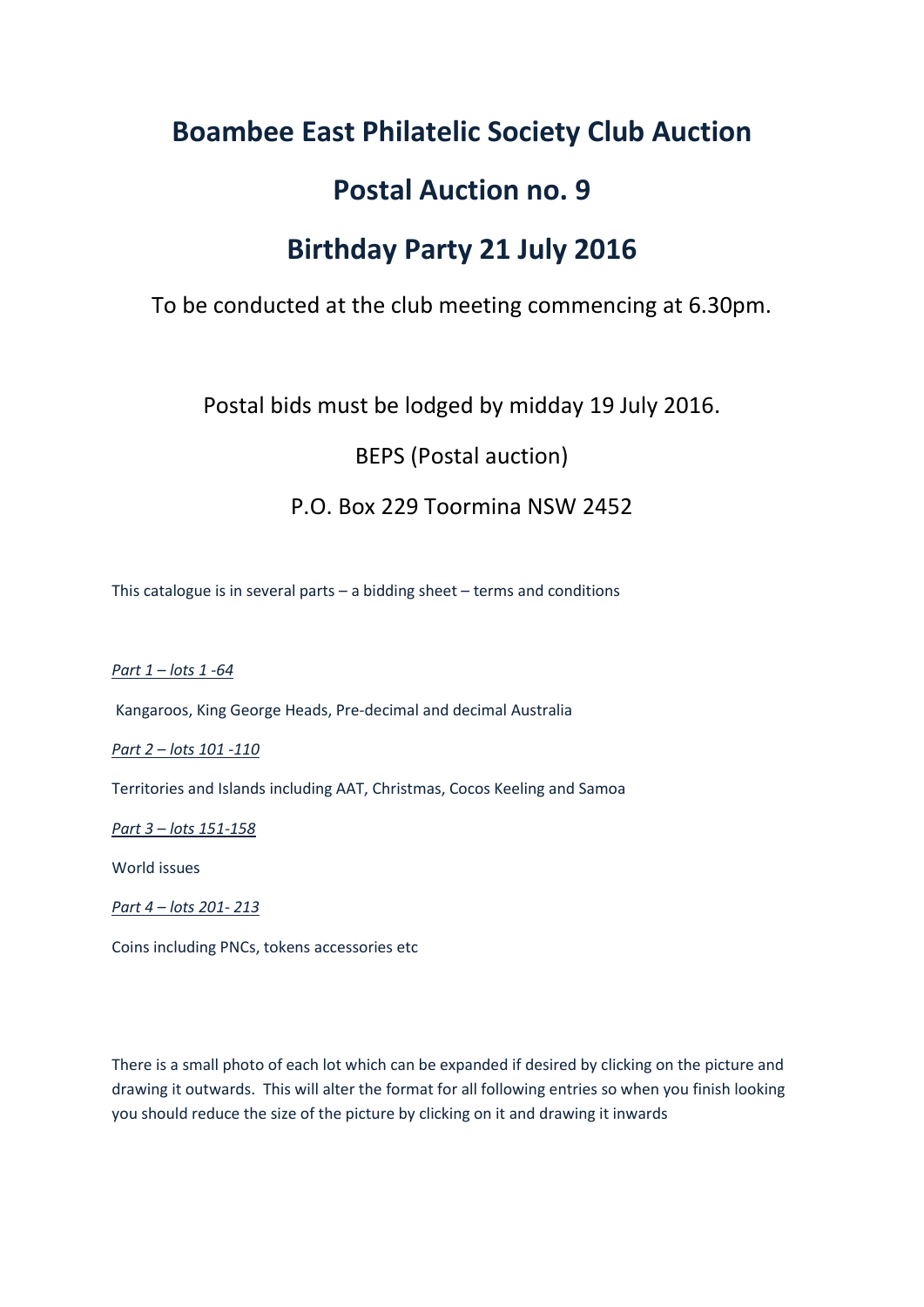#### **Bidding Sheet**

Postal bids may be sent to the Secretary Beps P.O. Box 229 Toormina NSW 2452. For Use by BEPS

Received on…………………

Bids need to be received by **midday on Tuesday 19 July 2016**. Our auction is on Thursday night (21st July 2016). Bidders should allow 5 days for postage to our district.

Please purchase for me the lots listed below at the lowest price under my bid.

My limit is Aus\$....................................... (excluding additional charges)

| lot | bid \$A | Beps use | lot | bid \$A | Beps use | lot | bid \$A | Beps use |
|-----|---------|----------|-----|---------|----------|-----|---------|----------|
|     |         |          |     |         |          |     |         |          |
|     |         |          |     |         |          |     |         |          |
|     |         |          |     |         |          |     |         |          |
|     |         |          |     |         |          |     |         |          |
|     |         |          |     |         |          |     |         |          |
|     |         |          |     |         |          |     |         |          |

| Shipping Instructions: If successful with my bids:      |             | <b>Beps Use Only</b>                     |                      |
|---------------------------------------------------------|-------------|------------------------------------------|----------------------|
| I will collect lots on the next club meeting night Tick |             | lots total                               | \$                   |
| I wish lots to be posted                                | <b>Tick</b> | Postage                                  | \$                   |
| Postal Address-please print clearly                     |             | Registration                             | \$                   |
|                                                         |             | Insurance                                | \$                   |
|                                                         |             | Packaging                                | \$                   |
|                                                         |             | Total                                    |                      |
| Postcode                                                |             | Payment Due                              | \$                   |
|                                                         |             | Payment<br>Arrangements                  |                      |
| I agree to abide by the rules of this auction :         |             | by cheque<br>payable in \$A              | tick                 |
|                                                         |             | direct deposit to<br><b>BEPS</b> account | tick                 |
|                                                         |             | cash on meeting<br>night                 | tick                 |
| <b>Contact Details:</b>                                 |             |                                          |                      |
|                                                         |             | PayPal                                   | facility unavailable |
|                                                         |             |                                          |                      |

| <b>Beps Use Only</b>                     |      |  |
|------------------------------------------|------|--|
| lots total                               | \$   |  |
| Postage                                  | \$   |  |
| Registration                             | \$   |  |
| Insurance                                | \$   |  |
| Packaging                                | \$   |  |
| Total                                    |      |  |
| <b>Payment Due</b>                       | \$   |  |
| Payment<br>Arrangements                  |      |  |
| by cheque<br>payable in \$A              | tick |  |
| direct deposit to<br><b>BEPS</b> account | tick |  |
| cash on meeting<br>night                 | tick |  |

| PayPal | facility unavailable |
|--------|----------------------|
|        |                      |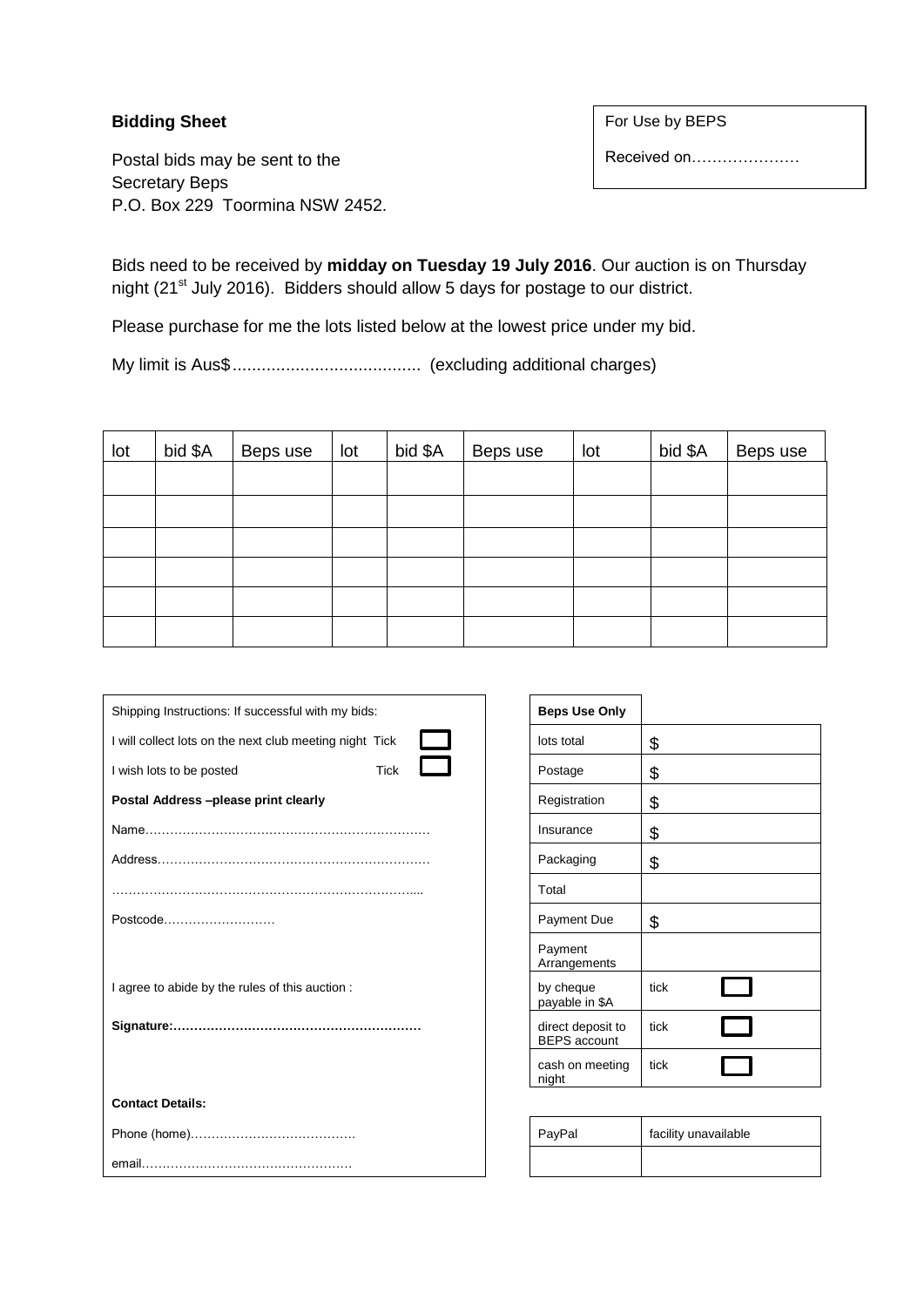#### *Conditions of Sale.*

1. All lots have a reserve; bids below this reserve will not be processed.

2. We regret that lots cannot be sent out for viewing.

3. Bids may be made in person at the auction or by post. Postal bids received after midday of the Friday before the auction are unlikely to be processed. PLEASE CHECK YOUR BIDS CAREFULLY.

4. Please assist by bidding in A\$ in the following steps:

\$1 up to \$20, \$2 from \$20 - \$50, \$5 from \$50 - \$100, \$20. From \$100 - \$500 (note bidding steps from \$500 onwards are at the discretion of the auctioneer)

5. All lots are sold to the highest bidder at one advance over the second highest bid or at reserve price if less than two valid bids received. If identical bids are received, the earliest receipt time will determine the outcome.

6. Any lots listed under the heading BEPETTES and BEPS juniors can only be bid on by junior members of BEPS who may use their BEPS challenge cards. The bidding steps above do not apply to these lots. A junior member of BEPS may bid on lots in other categories.

6. The Auctioneer has absolute discretion to settle any dispute.

7. Any lot purchased is at the risk of the buyer at the fall of the hammer, but title passes only when payment is received in full. For payment by cheque, this means when the cheque clears. Postal bidders should pay for all purchases including the postage, registration, packaging insurance, immediately upon receipt of an invoice. Wherever possible, invoices will be posted out within 3 days of the completion of the auction.

8. Payment may be made by in cash on the night, cheque made payable in A\$, by direct deposit to the BEPS account - the invoice will contain the bank account details.

9. Successful bidders residing outside Australia should contact the Treasurer of BEPS when they receive the invoice to make an arrangement for payment.

#### .Acknowledgements

BEPS acknowledge the support of the Toormina Post Office who are committed to the use of postage stamps and suitable light cancellations on philatelic material. Unfortunately, we can do little about registration labels.

BEPS also acknowledge the support and assistance of PHILAS.

#### **Please Note**

BEPS is located in country NSW. Bidders need to allow 5 days for postal delivery.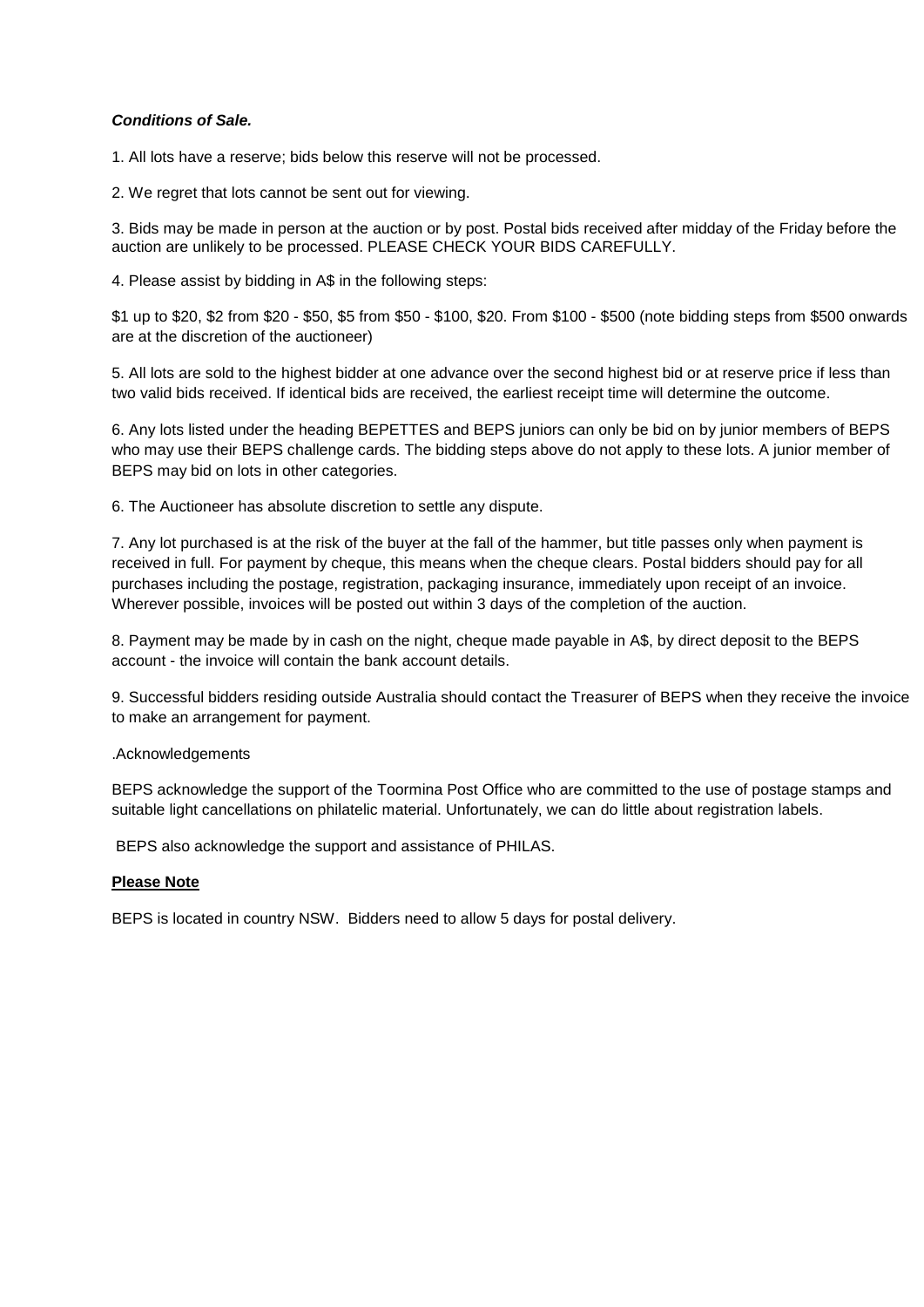# **PART 1 – Kangaroos, King George Heads, Australia**

| lot            | description                                                                                           | reserve                          | comment        |
|----------------|-------------------------------------------------------------------------------------------------------|----------------------------------|----------------|
| $\mathbf{1}$   | Kangaroo third watermark 6d brown                                                                     | 5                                |                |
| $\overline{2}$ | Kangaroo used 10/- pink and grey C of A has a<br>catalogue value of \$300                             | 80                               |                |
| 3              | Kangaroo 6d used off centre C of A \$25                                                               | 8                                |                |
| 4              | Kangaroo used 5/- C of A \$30                                                                         | 10                               |                |
| 5              | Kangaroos (2) 2d grey 2 <sup>nd</sup> and 3 <sup>rd</sup> watermarks \$30                             | 10                               |                |
| 6              | Kangaroo 4d single crown \$40 note 2 copies supplied<br>- first has clipped perforations on left side | 15                               |                |
| 7              | Kangaroo small multiple 9d used cv \$45                                                               | 18                               |                |
| 8              | Kangaroo single crown 5d chestnut \$50                                                                | 20                               |                |
| 9              | Kangaroo 3d olive single 1 <sup>st</sup> crown \$20                                                   | 8                                |                |
| 10             | Kangaroo 9d 3rd watermark \$20                                                                        | 8                                |                |
| 11             | Kangaroo 1/-3rd watermark \$20                                                                        | 8                                |                |
| 12             | Kangaroo 6d identified as 23a (probably Sg 26a bright<br>blue \$60) has a blunt perf                  | 10                               |                |
|                |                                                                                                       |                                  |                |
| 13             | George watermark 1/2d orange, green                                                                   | 3                                |                |
| 14             | Small w/m 1d violet, green                                                                            | $\overline{2}$<br>$\overline{7}$ |                |
| 15             | 11/2d brown black, etc                                                                                |                                  |                |
| 16             | George Single w/m 2d orange, red, brown                                                               | 8                                |                |
| 17             | George Single w/m 4d blue                                                                             | $\overline{7}$                   |                |
| 18             | George Single w/m 4d Olive                                                                            | 8                                |                |
| 19             | George Single w/m 5d brown                                                                            | 5                                |                |
| 20             | small m perf $13\frac{1}{2}$ Die 1 and die 2 - 3d blue                                                | 12                               |                |
| 21             | small multiple perf 14 1/2d orange, 1d green and<br>11/2d red                                         | 6                                |                |
| 22             | small multiple perf 14 3d blue                                                                        | $\overline{7}$                   |                |
| 23             | small multiple perf 14 1/4d blue                                                                      | 50                               |                |
| 24             | small multiple perf 13½ Die 1 and die 2 - 3d blue                                                     | 12                               |                |
| 25             | C of A $3$ stamps $-$ 1/2d                                                                            | 3                                |                |
| 26             | Surcharges on 11/2d red 41/2d violet                                                                  | 3                                |                |
| 27             | Georges both the printed o/s on small multiple                                                        | 12                               | 0 <sub>s</sub> |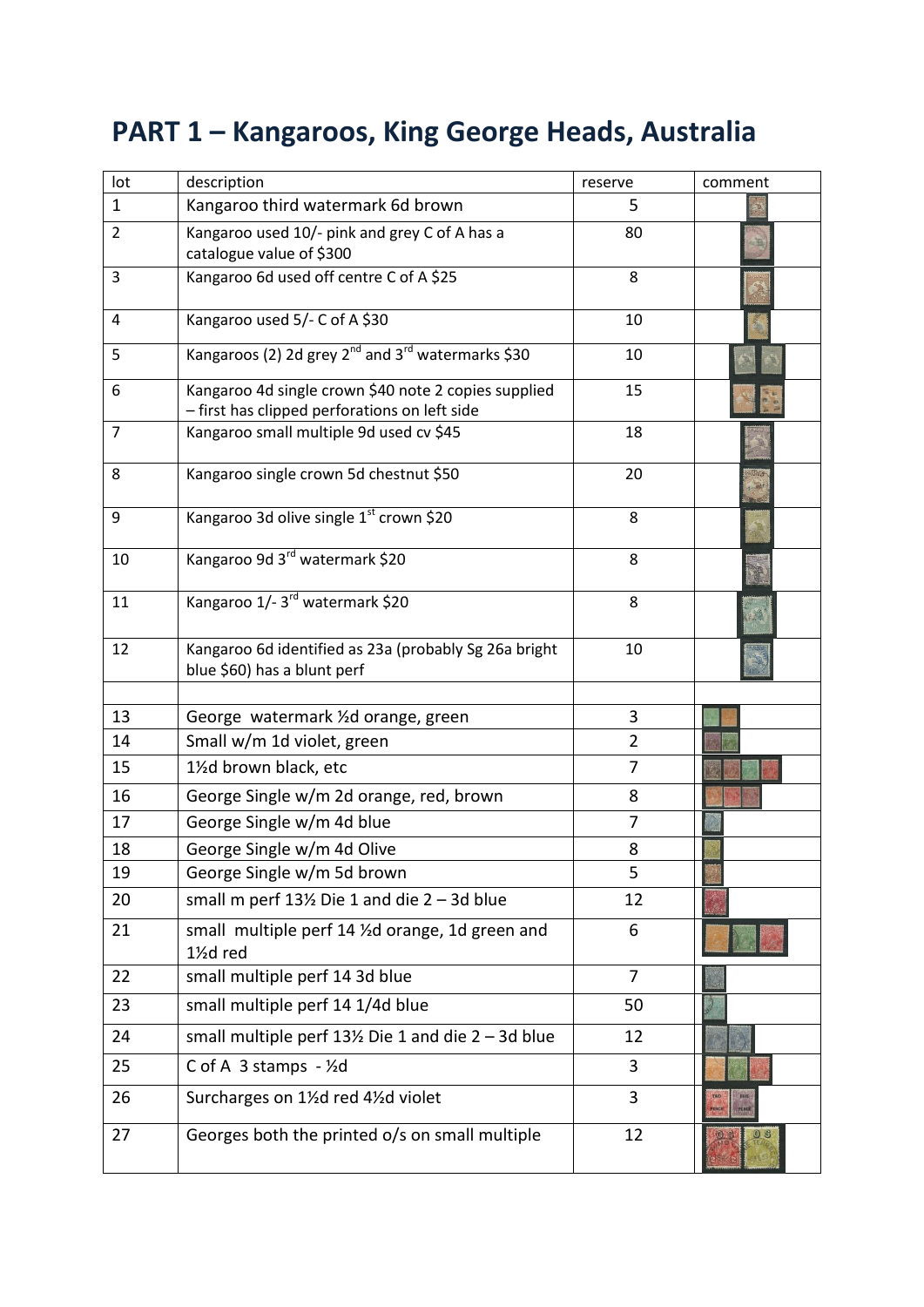| 28 | C of A with printed o/s 3d blue | <b>ACADEMAGAAAAAAAA</b> |
|----|---------------------------------|-------------------------|
|    |                                 |                         |

# **Australia – pre-decimals and decimals**

| lot | description                                                            | reserve        | comment |
|-----|------------------------------------------------------------------------|----------------|---------|
| 29  | claret kookaburra                                                      | 30             |         |
| 30  | The Hermes set                                                         | 10             |         |
| 31  | The Kingsford Smith official stamps -                                  | 40             |         |
| 32  | George VI series                                                       | 5              |         |
| 33  | BCOF set of 7                                                          | 125            |         |
| 34  | S/S album pages sample page only                                       | 20             |         |
| 35  | Kookaburra mini sheet with black cancellation<br>catalogue value \$350 | 90             |         |
| 36  | used kookaburra 3d ASC 50 cat value \$7                                | $\overline{2}$ |         |
| 37  | used Sturt centenary (set of 2) \$5                                    | 1.50           |         |
| 38  | Kingsford Smith set of 3 used \$10.50                                  | 3              |         |
| 39  | Air mail service ASC63 used \$20                                       | 6              |         |
| 40  | 1/- Lyre bird ASC 66 fine used                                         | 3              |         |
| 41  | 6d brown kookaburra ASC 65 \$15                                        | 5              |         |
| 42  | Victorian Centenary set of 3 used perf 111/2 cat<br>value \$42         | 14             |         |
| 43  | John Macarthur set of 4 (includes dark hills) used<br>cat value \$48   | 15             |         |
| 44  | Hermes (5) unchecked for perf, paper type or<br>thickness              | $\overline{4}$ |         |
| 45  | Anzac commemoration (set 2 used) \$40                                  | 13             |         |
| 46  | Silver jubilee used set \$43                                           | 13             |         |
| 47  | Underwater cable set                                                   | $\mathbf{1}$   |         |
| 48  | Sa Centenary set of 3 used \$15                                        | 5              |         |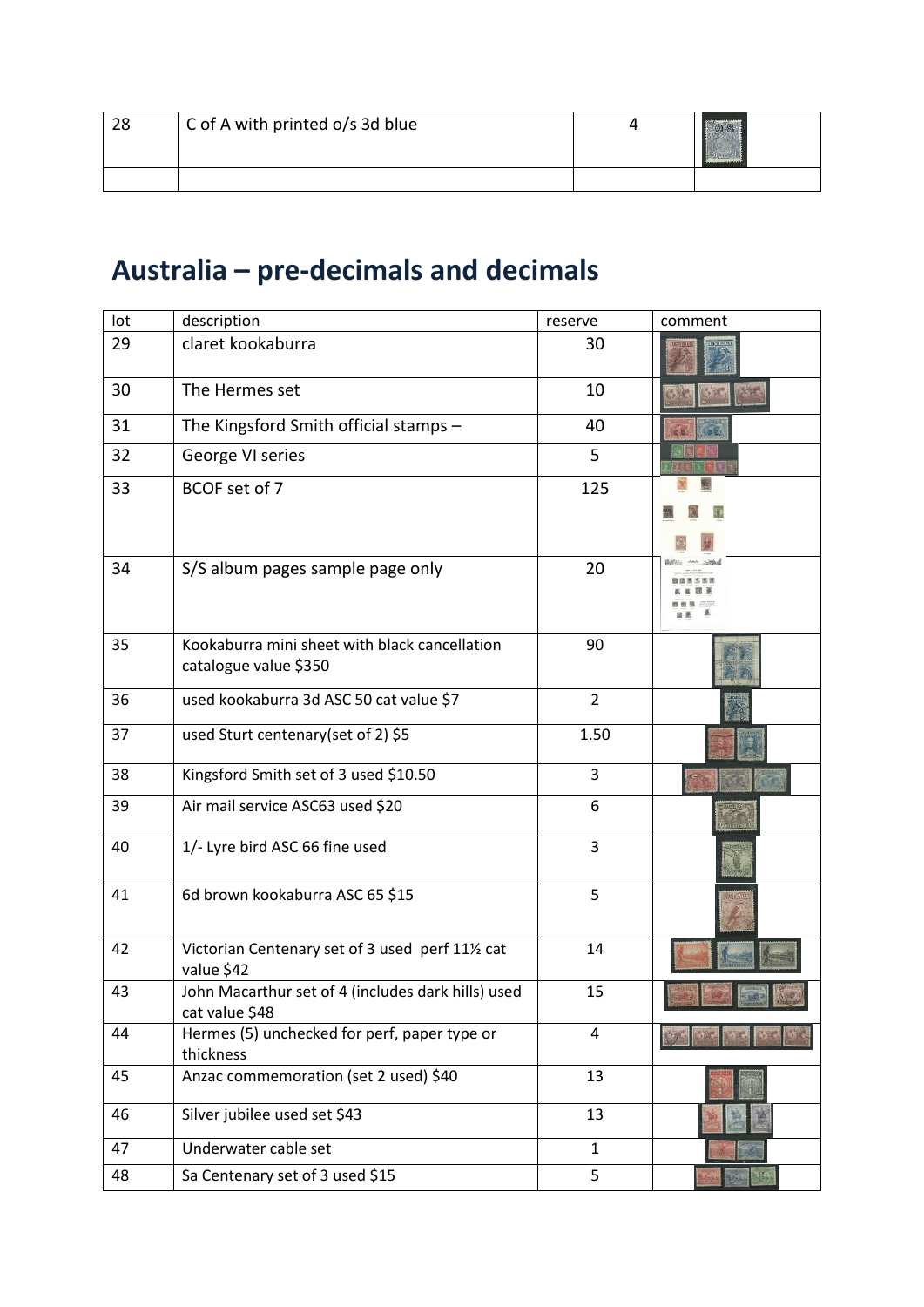| 49 | Robes (3) thick paper                                                                                                       | 30             |            |
|----|-----------------------------------------------------------------------------------------------------------------------------|----------------|------------|
| 50 | Robes (3) thin paper                                                                                                        | 30             |            |
| 51 | NSW 150 <sup>th</sup> anniversary (3 used) \$16                                                                             | 6              |            |
| 52 | Armed Forces used set 4 \$15                                                                                                | 5              |            |
| 53 | Arms set of 4 used \$39                                                                                                     | 12             |            |
| 54 | 2 strip (3d and 3½d) food production \$7                                                                                    | 3              |            |
| 55 | page of 13 stamps includes blue and a green 2/-<br>Olympic cv \$14                                                          | 5              |            |
| 56 | page of 14 stamps includes 1956 Olympics cv \$5                                                                             | $\overline{2}$ |            |
| 57 | page of 17 1957/58 issues with 2/- Air services<br>and joined pair of war memorial                                          | 3              | 南南區<br>通用信 |
| 58 | Teapot of Truth booklet with the stamps in<br>blocks of four - an elusive item to find                                      | 15             |            |
| 59 | Two Australia Remembers POPs (different)<br>mint staff face value \$3.60                                                    | $\overline{2}$ |            |
| 60 | POP of Australia and China joint issue 1995<br>current value \$8                                                            | 5              |            |
| 61 | The Waltzing Matilda strip POP face value<br>\$1.10                                                                         | .50            |            |
| 62 | Celebrate 2000 - sheet of 20 mint stamps till<br>in original packaging face value of \$9 current<br>catalogue price is \$18 | 12             |            |
| 63 | 1993 Inter Parliamentary sheet of 20 (two<br>women in centre type) market value \$30                                        | 18             |            |
| 64 | Australia - 3 hagners of mint stamp -<br>decimals have a face value of \$22.76 -<br>noticed a 75c Cook navigator (\$8)      | 15             |            |
|    |                                                                                                                             |                |            |
|    |                                                                                                                             |                |            |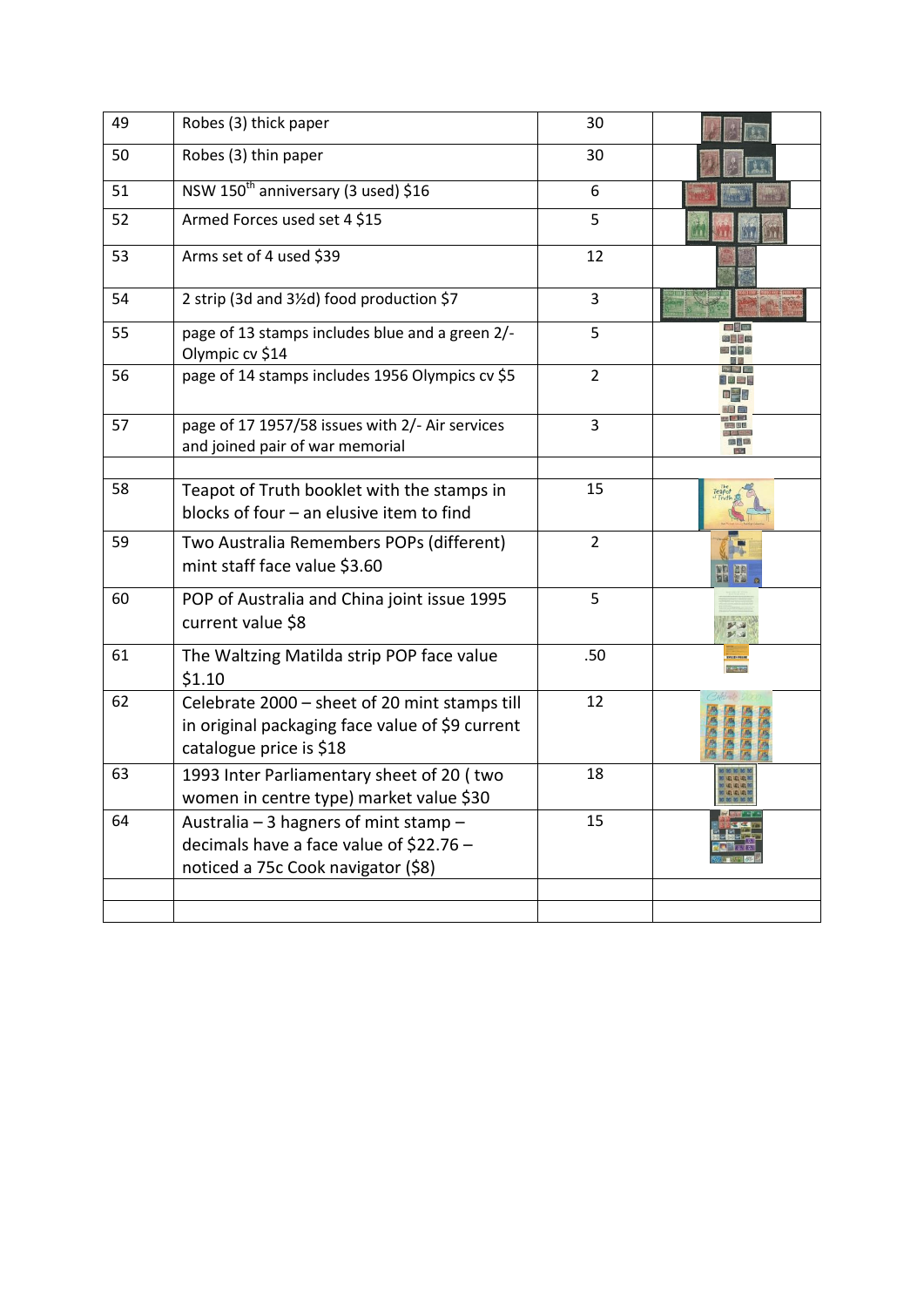## **PART 2 - Territories and Islands – AAT, Samoa, Christmas, Cocos etc**

| lot | description                                                                                                                                                                                                                                                                     | reserve | comment |
|-----|---------------------------------------------------------------------------------------------------------------------------------------------------------------------------------------------------------------------------------------------------------------------------------|---------|---------|
| 101 | White 4 ring binder with seven hagners of<br>Australian Antarctic Territory stamps mix of used<br>and blocks - 166 stamps includes 1957 first set                                                                                                                               | 10      |         |
| 102 | Pitcairn Island 31 mint on 2 hagners catalogue<br>value of \$67                                                                                                                                                                                                                 | 35      |         |
| 103 | Pitcairn Islands selection 38 mint and used with a<br>catalogue value approx \$25                                                                                                                                                                                               | 15      |         |
| 104 | Pitcairn Islands mint 3 mini sheets 1991 65<br>birthday (\$10), 1988 Bi-centenary (\$4.50), PI Bo-<br>centenary (\$9),1988 Christmas strip (\$2.60) and<br>80 <sup>th</sup> Queen Mother (\$3.60)                                                                               | 18      |         |
| 105 | Norfolk Island mint selection of 64 catalogue<br>value in excess of \$90                                                                                                                                                                                                        | 35      |         |
| 106 | Norfolk Island mint selection approx cat value<br>\$24                                                                                                                                                                                                                          | 10      |         |
| 107 | Christmas Island selection with 7 mini-sheets year<br>of snake (\$4), Midnight Clear (\$3.50), Away in a<br>manager (\$4), songs of Christmas (\$3), Twelve<br>Days (\$3.50) and Marine life (\$9), Christmas 1987<br>$(54)$ , and fungi set $(55.75)$ and more (total $$36+$ ) | 15      |         |
| 108 | Solomon Islands Life cycle of Sanford's Eagle<br>(515)                                                                                                                                                                                                                          | 8       |         |
| 109 | Cocos Keeling Islands mint sheet (by 2) from 1994<br>face value of \$4 with current value of \$10                                                                                                                                                                               | 12      |         |
| 110 | Australian Antarctic Territory 81 mint with a face<br>value of $$24 +$                                                                                                                                                                                                          | 14      |         |
|     |                                                                                                                                                                                                                                                                                 |         |         |
|     |                                                                                                                                                                                                                                                                                 |         |         |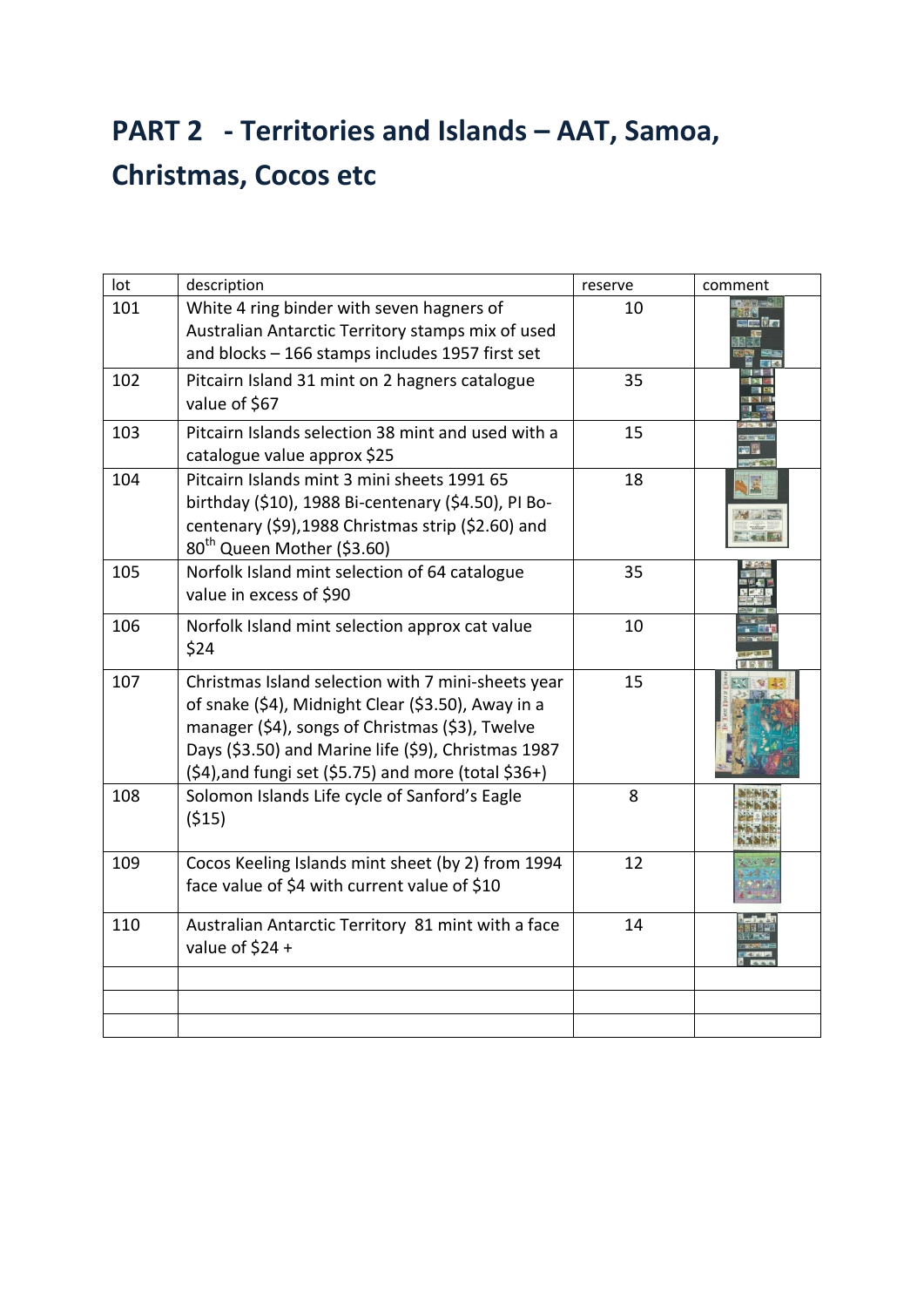## **PART 3 WORLD**

| lot | description                                                                                                                 | reserve        | comment |
|-----|-----------------------------------------------------------------------------------------------------------------------------|----------------|---------|
| 151 | Asia, mainly Hong Kong, China used stamps<br>approx 400 conservative estimate \$20 note photo<br>shows small selection only | 20             |         |
| 152 | United Kingdom on 2 hagners 50 mint stamps<br>includes 10/-                                                                 | 5              |         |
| 153 | World mix on 2 hagners 46 stamps used and mint<br>-includes 5K Papua New Guinea bird of Paradise<br>(57)                    | 6              |         |
| 154 | World mix (63) - mainly British Commonwealth<br>royalty issues 1937 and 1948                                                | 4              |         |
| 155 | British Antarctic Territory SG 1 -15 mint \$180 (no<br>£1 red and black)                                                    | 70             |         |
| 156 | Virgin Islands (25 approx \$30) / Grenada (17)<br>1966 (\$20) set - mostly mint                                             | 22             |         |
| 157 | India 13 mint stamps                                                                                                        |                |         |
| 158 | Mixed world on hagner (7)                                                                                                   | $\overline{2}$ |         |
|     |                                                                                                                             |                |         |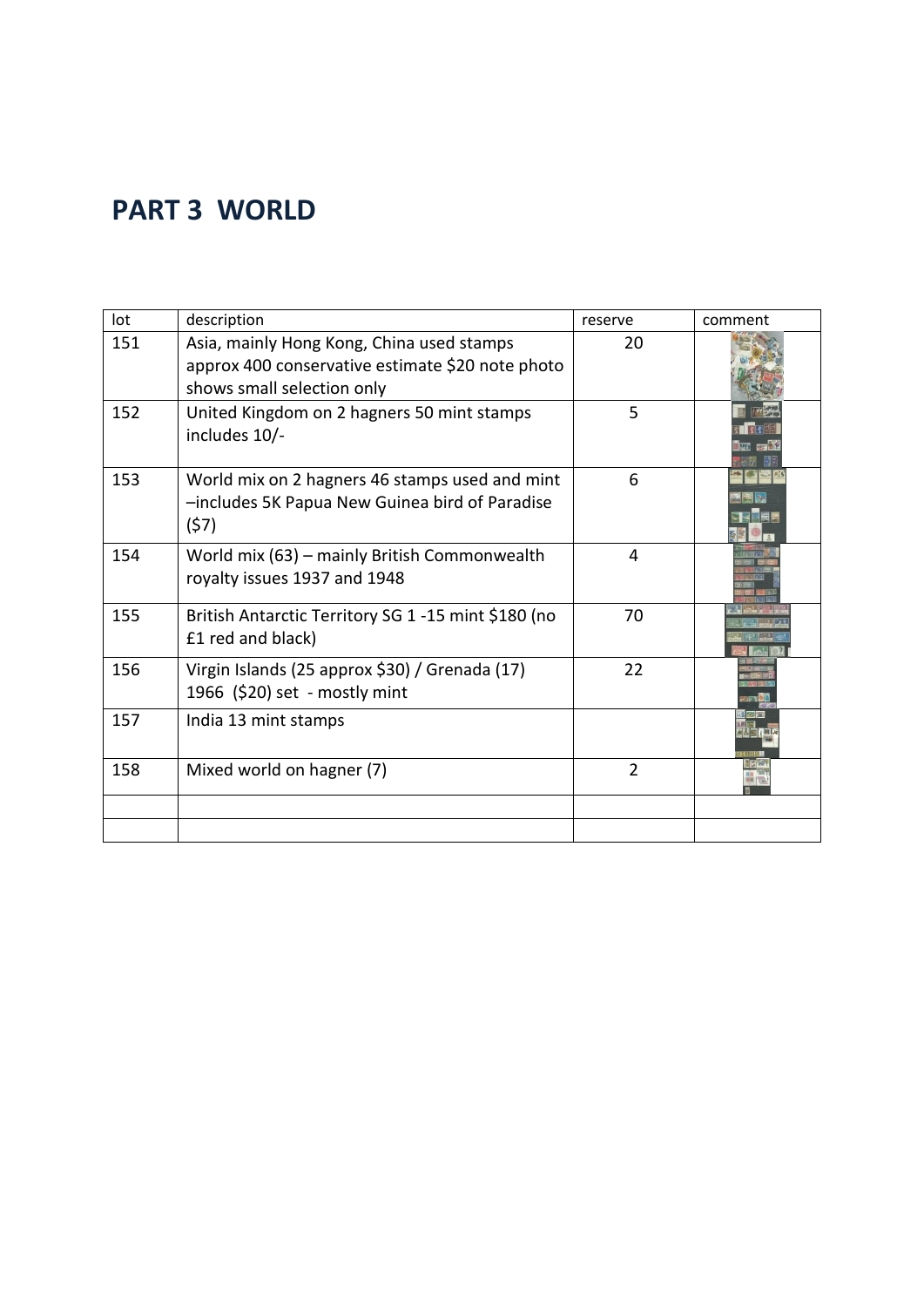## **PART 4 COINS, TOKENS, ACCESSORIES**

| lot | description                                                                                                                                               | reserve        | comment  |
|-----|-----------------------------------------------------------------------------------------------------------------------------------------------------------|----------------|----------|
| 201 | 1997 Australia Day PNC (by 3) of Sir Donald<br>Bradman stamps and uncirculated \$5 coin<br>market value up to six times higher than face so<br>\$90 for 3 | 45             |          |
| 202 | 1998 uncirculated Howard Florey \$1 - "C" mint<br>(by 2)                                                                                                  | 15             |          |
| 203 | 1998 uncirculated Howard Florey \$1 - "S" mint                                                                                                            | 15             |          |
| 204 | 2 packs of Pre-stamped postcards series IV with<br>combined face value \$3.24                                                                             | $\overline{2}$ |          |
| 205 | 1997 uncirculated Kingsford Smith \$1 coin in<br>folder - four different mint marks "A", "B", "C"<br>and "M"                                              | 50             |          |
| 206 | Olymphilex 2000 uncirculated Edge-Lettered \$1<br>coin (by 2)                                                                                             | 25             |          |
| 207 | 1998 Royal Flying Doctor \$5 Bimetallic coin<br>uncirculated with a \$2 phone card in folder                                                              | 15             |          |
| 208 | Souvenir item - the Mythical Bunyip - marketed<br>as a Brass Razoo                                                                                        | $\overline{2}$ |          |
| 209 | Kingsford Smith 1997 \$1 uncirculated Dual Coin<br>set                                                                                                    | 40             |          |
| 210 | Waltzing Matilda 1995 uncirculated \$1 coin with<br>"S" mint mark                                                                                         | 25             |          |
| 211 | The Olympic Mascot Syd, issued as a token for<br>the ANDA Coin Fair 2000                                                                                  | $\overline{2}$ |          |
| 212 | Souvenir issued by Dasco - 1847 Hawaii penny                                                                                                              | 5              |          |
| 213 | Album of 20 double sided used Hagners suitable<br>for POPs etc (2 slots per page)                                                                         |                | no photo |
|     |                                                                                                                                                           |                |          |